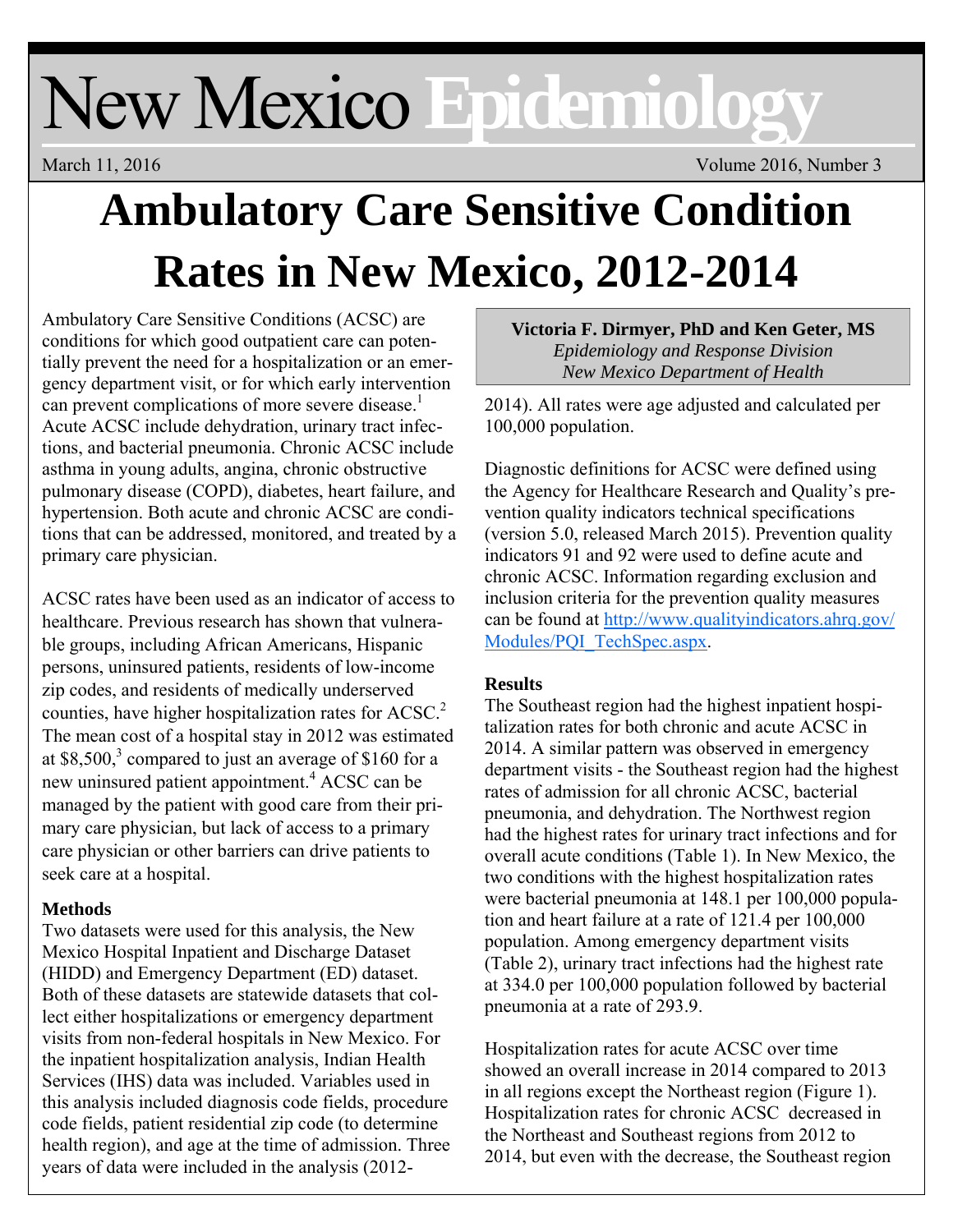had the overall highest hospitalization rates for chronic ACSC.

ED visit rates for acute ACSC increased from 2013 to 2014 in four of the five health regions (Figure 2). ED visit rates in the Metro region have seen a decrease from 2013 to 2014, and in general this region had the lowest rates of ACSC (Figure 2). The Metro region had the lowest ED visit rates for chronic ACSC, but saw a slight increase in rates from 2013 to 2014. The Northeast region was the only region with a decrease in ED visit rates for chronic ACSC from 2013 to 2014.

#### **Discussion**

High rates of ACSC can be an indication of a lack of access to primary care services. The annual New Mexico Health Care Workforce Committee annual report for 2015 confirms that New Mexico is facing a shortage of primary care physicians. Some areas of the state are facing larger challenges than other counties due to population distributions within the county and other barriers to access such as geography. Potentially due to the shortage of primary care physicians, residents in the Southeast and Southwest regions are going to EDs for immediate health services. The Metro region, which does not have a shortage of primary care physicians, had the lowest rate of ED visits for ACSC.

#### **Recommendations**

From 2012 to 2014, the rates of ACSC have remained high, and in some cases have increased over the 3-year time period. The average cost of a hospitalization is close to \$8,500 and the average cost of a primary care physician appointment is \$160. Not only is it very expensive for patients with ACSC to be seen in a hospi-

tal, but since these are conditions that can be monitored and treated by primary care physicians, by going to the hospital these patients are taking time away from other patients who may have more severe diagnoses that need immediate medical treatment. Hospitalizations and ED visits for ACSC take up valuable hospital resources that may be better allocated for other conditions.

ACSC can be managed by patient adherence to a health regimen, patient education, and primary care physician monitoring of patient care. The healthcare system needs to be vigilant in identifying patients with non-life threatening conditions, like ACSC, and providing them with resources, like patient education and preventive care services, that will keep them out of the emergency room. By providing these resources and guidance, the number of ED visits for ACSC will decrease.

#### **Limitations**

Limitations of this analysis include the lack of New Mexico resident hospitalizations from out of state hospitals and federal hospitals including the Veteran Affairs (VA), military hospitals, and IHS hospital data for ED visits. The ACSC hospitalization analysis reported in 2014 used hospitalization data from 2012 (http:// nmhealth.org/data/view/newsletter/336/). This current analysis is different as new definitions for prevention quality indicators were provided by the Agency for Healthcare Research and Quality in March 2015. The new definitions included more exclusions than previous versions. A third limitation of the data is some IHS facilities only reported a primary diagnosis and no secondary diagnoses.

|                                |           |           | <del></del> |              |           |           |
|--------------------------------|-----------|-----------|-------------|--------------|-----------|-----------|
|                                | <b>NM</b> | <b>NW</b> | <b>NE</b>   | <b>Metro</b> | <b>SW</b> | <b>SE</b> |
| Asthma                         | 10.4      | 2.8       | 9.5         | 9.5          | 11.2      | 19.9      |
| <b>COPD</b>                    | 14.3      | 3.8       | 11.3        | 12.3         | 17.1      | 29.0      |
| <b>Diabetes</b>                | 96.8      | 58.0      | 52.3        | 91.2         | 131.2     | 153.3     |
| Hypertension                   | 16.6      | 5.5       | 6.4         | 16.5         | 19.7      | 32.0      |
| <b>Heart Failure</b>           | 121.4     | 39.8      | 64.6        | 133.5        | 127.1     | 198.9     |
| Angina                         | 3.6       | 1.8       | 1.3         | 2.8          | 5.6       | 6.8       |
| <b>Chronic Overall</b>         | 252.5     | 108.9     | 136.0       | 256.2        | 300.8     | 420.0     |
| <b>Bacterial Pneumonia</b>     | 148.1     | 126.2     | 117.6       | 129.3        | 175.0     | 222.6     |
| Dehydration                    | 54.3      | 14.3      | 26.1        | 50.9         | 78.8      | 90.9      |
| <b>Urinary Tract Infection</b> | 83.5      | 15.2      | 62.0        | 76.9         | 113.3     | 136.8     |
| <b>Acute Overall</b>           | 285.9     | 155.7     | 205.6       | 257.1        | 367.1     | 450.4     |

| 1414 [2014] Table 1. ACSC Hospitalization Rates by Health Region per 100,000 Population, New Mexico, |  |  |
|------------------------------------------------------------------------------------------------------|--|--|
|                                                                                                      |  |  |

2 ■ New Mexico Epidemiology Report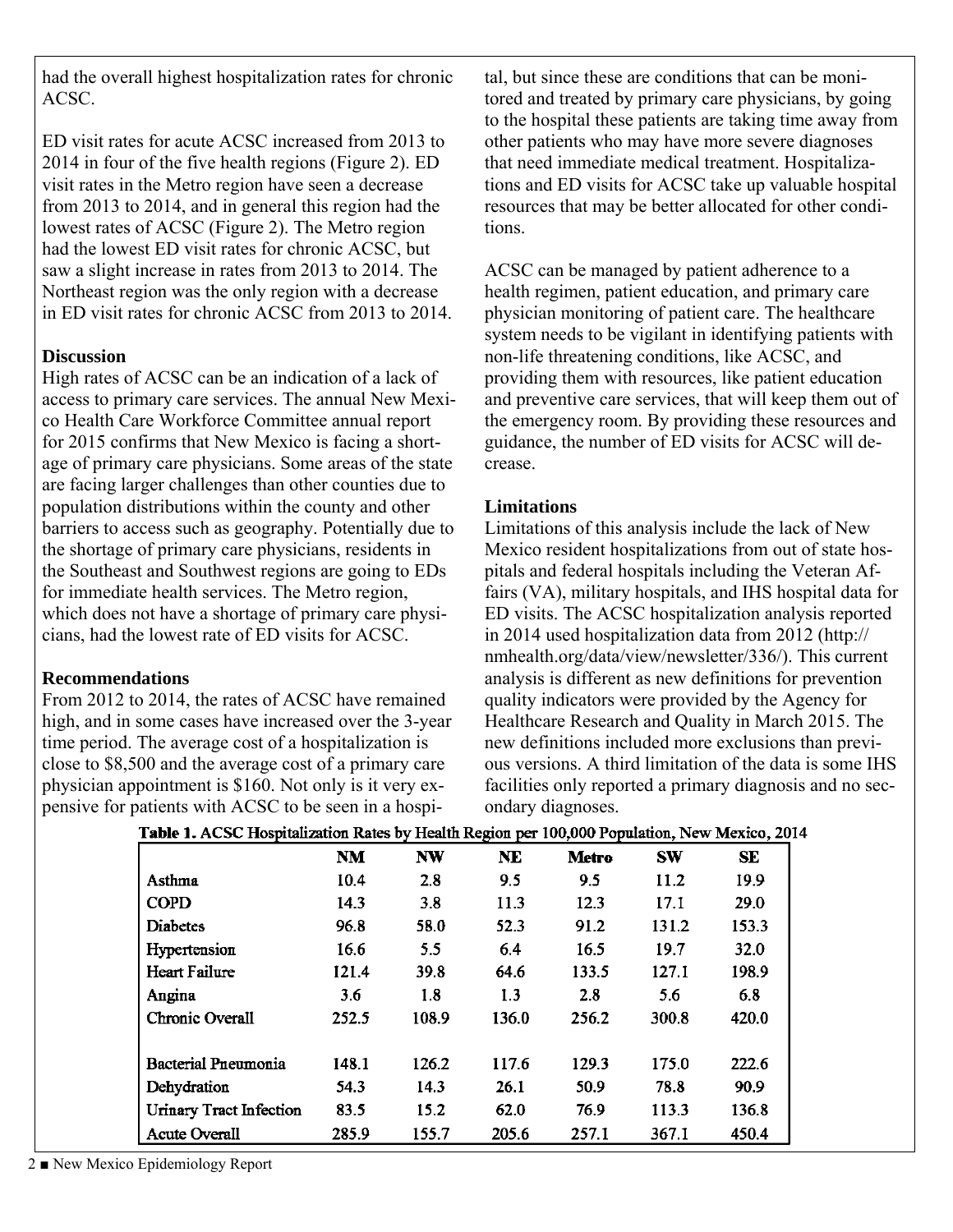

#### **References**

1. Department of Health and Human Services, Agency for Healthcare Research and Quality. Guide to prevention quality indicators: Hospital admission for ambulatory care sensitive conditions. . 2001; 02-R0203.

2. Oster A, Bindman AB. Emergency department visits for ambulatory care sensitive conditions: Insights into preventable hospitalizations. *Med Care*. 2003; 41 (2):198-207.

3. Moore B, L. K, Elixhauser A. Costs for hospital stays in the United States, 2012. . 2014; 181.

4. Saloner B, Polsky D, Kenney GM, Hempstead K, Rhodes KV. Most uninsured adults could schedule primary care appointments before the ACA, but average price was \$160. *Health Aff (Millwood)*. 2015; 34 (5):773-780.